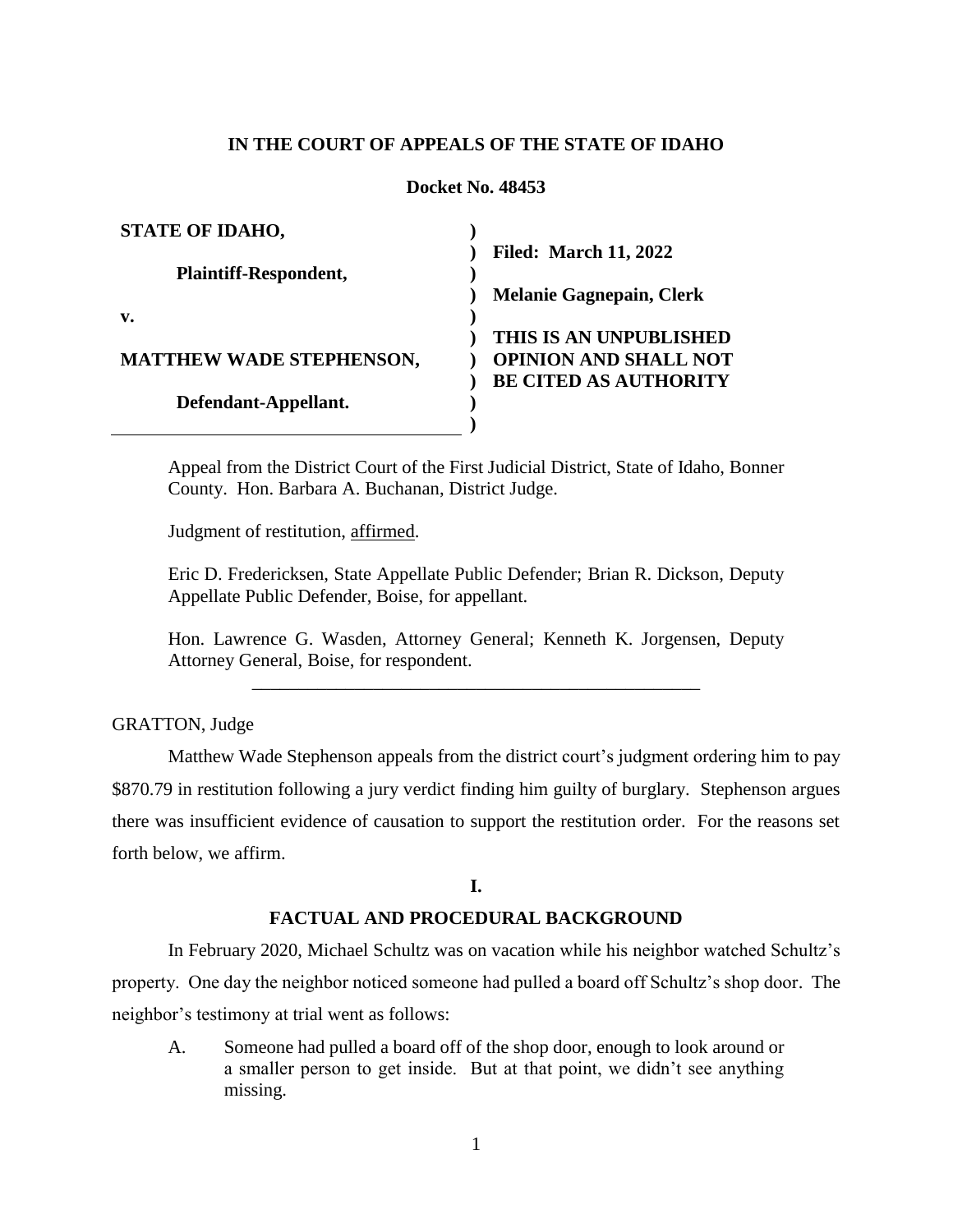And it was, I believe about three days later when this incident took place.

- Q. So, let's kind of unpack that a little bit. So you said it appeared a smaller person tried to get into the shop; how do you know that?
- A. I said if anybody would have been able to get in. There was only one board removed off of the shop door.

The person who removed the board was never located. It was a few days later that the neighbor noticed damage to the shop door again: "I had seen Mike and Ann's shop doors torn down, their Gator and belongings not in it." The neighbor found Stephenson on the property, walking away from the utility vehicle (Gator) that had originally been stored in the shop. A jury found Stephenson guilty of burglary. Following Stephenson's conviction, the State sought restitution in the amount of \$870.79: \$700.00 for travel expenses and \$170.79 for the materials used to fix the shop door.

During the restitution hearing, Schultz testified that he spent \$170.79 on material to fix the door. The trial court ordered restitution: "I know you're saying you didn't break the door. But, you know, you were found at the place, the door was broken, so I will award--I think that that's a fair and reasonable amount of restitution--I will award restitution in the amount of \$870.79." Stephenson timely appeals.

# **II.**

# **ANALYSIS**

Although Stephenson does not challenge the restitution award of \$700 for travel expenses, Stephenson argues the district court abused its discretion in awarding restitution in the amount of \$870.79 because there was insufficient evidence to prove he was the cause of the damaged door.

The trial court must base the amount of restitution upon the preponderance of evidence submitted by the prosecutor, defendant, victim, or presentence investigator. Idaho Code § 19- 5304(6); *State v. Lombard*, 149 Idaho 819, 822, 242 P.3d 189, 192 (Ct. App. 2010). A preponderance of the evidence means that the evidence shows something to be more probably true than not. *Ada Cty. Prosecuting Attorney v. DeMint*, 161 Idaho 342, 344, 385 P.3d 897, 899 (Ct. App. 2016). Thus, the State must prove, by a preponderance of the evidence, a causal relationship between the defendant's criminal conduct and the damages suffered by the victim. I.C. § 19- 5304(7); *State v. Corbus*, 150 Idaho 599, 602, 249 P.3d 398, 401 (2011); *State v. Hill*, 154 Idaho 206, 212, 296 P.3d 412, 418 (Ct. App. 2012).

Causation consists of actual cause and true proximate cause. *Corbus*, 150 Idaho at 602, 249 P.3d at 401; *State v. Lampien*, 148 Idaho 367, 374, 223 P.3d 750, 757 (2009). Actual cause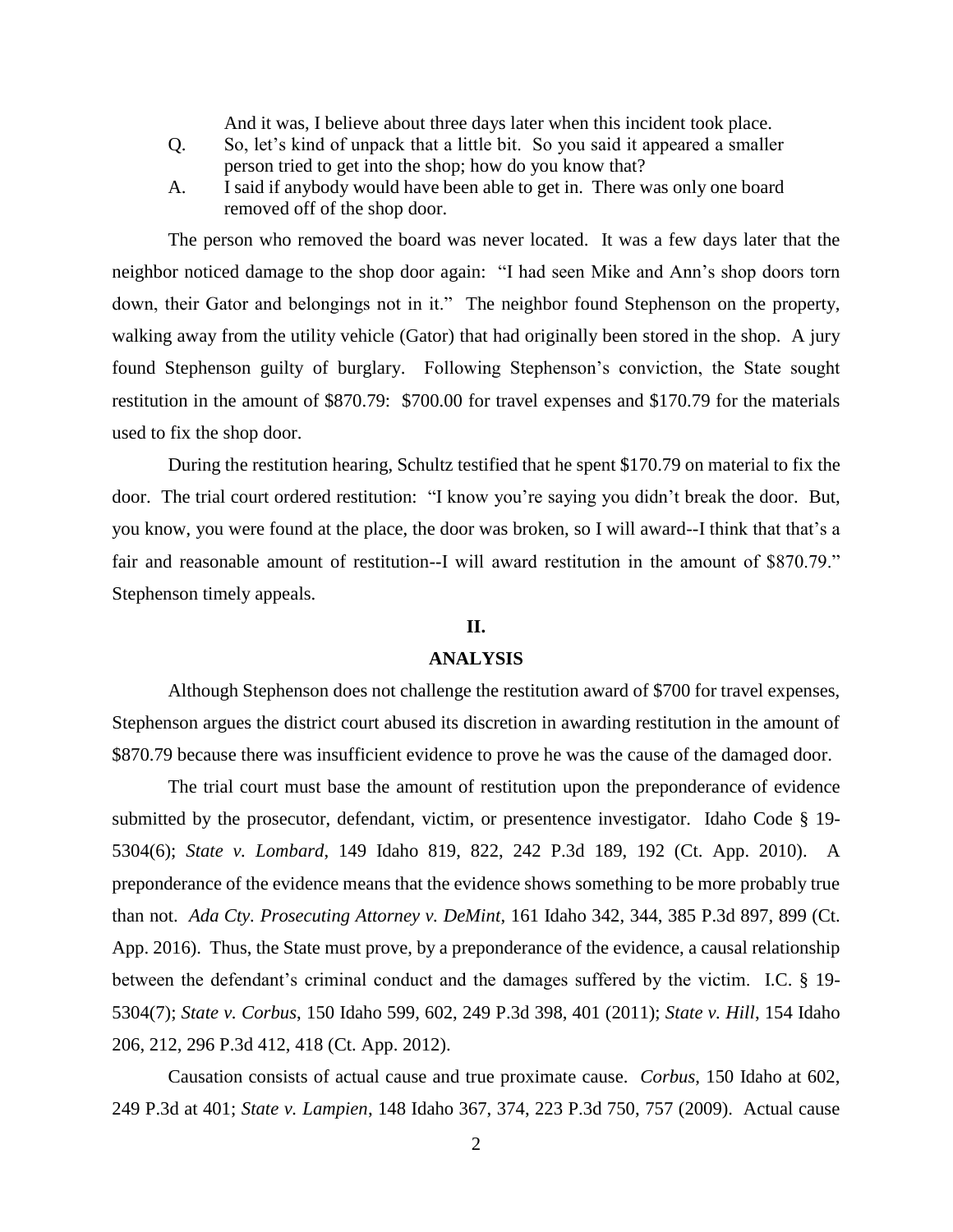refers to whether a particular event produced a particular consequence. *Corbus*, 150 Idaho at 602, 249 P.3d at 401; *Lampien*, 148 Idaho at 374, 223 P.3d at 757. A "but for" test of actual cause is used in circumstances where there is only one cause or where two or more possible causes were not acting concurrently. *Corbus*, 150 Idaho at 602, 249 P.3d at 401; *Lampien*, 148 Idaho at 374, 223 P.3d at 757.

The determination of the amount of restitution, which includes the issue of causation, is a question of fact for the trial court. *Corbus*, 150 Idaho at 602, 249 P.3d at 401; *State v. Hamilton*, 129 Idaho 938, 943, 935 P.2d 201, 206 (Ct. App. 1997). The district court's factual findings with regard to restitution will not be disturbed on appeal if supported by substantial evidence. *Corbus*, 150 Idaho at 602, 249 P.3d at 401; *Lombard*, 149 Idaho at 822, 242 P.3d at 192. Substantial evidence is such relevant evidence as a reasonable mind might accept to support a conclusion. *State v. Straub*, 153 Idaho 882, 885, 292 P.3d 273, 276 (2013). The district court's findings of fact will be affirmed if "there is substantial evidence upon which a reasonable trier of fact could have relied in making its determination." *State v. Flowers*, 131 Idaho 205, 207, 953 P.2d 645, 647 (Ct. App. 1998). A trial court is "entitled to draw reasonable inferences from all the evidence." *Browning v. Ringel*, 134 Idaho 6, 15, 995 P.2d 351, 360 (2000). Evidence introduced at trial or a restitution hearing may be considered to determine whether there is sufficient evidence for the amount of restitution. *State v. Blair*, 149 Idaho 720, 723, 239 P.3d 825, 828 (Ct. App. 2010).

Stephenson claims there was insufficient evidence to link him to the damage of the shop door because there is testimony that the door was damaged prior to the burglary. The State contends there is sufficient evidence because trial testimony proved that prior to the burglary only one board was taken off the shop door while after the burglary the door was torn off. Stephenson disputes that testimony, saying the photograph of the door in the record does not show the door torn off but rather attached and open.

In *State v. Stewart*, 161 Idaho 235, 384 P.3d 999 (Ct. App. 2016), the defendant challenged the amount of restitution partly because the photograph taken of the damaged vehicle did not depict the purported damage. *Id.* at 237, 384 P.3d at 1001. During the restitution hearing, the defendant admitted photographs of the vehicle after he had driven it into a fence. *Id.* at 238, 384 P.3d at 1002. He elicited testimony that the damage described by the victim cannot be seen in the photographs. *Id.* However, this Court determined the photographs were inconclusive because they "do not depict the particular areas of the vehicle described by the [victim] or in the estimate